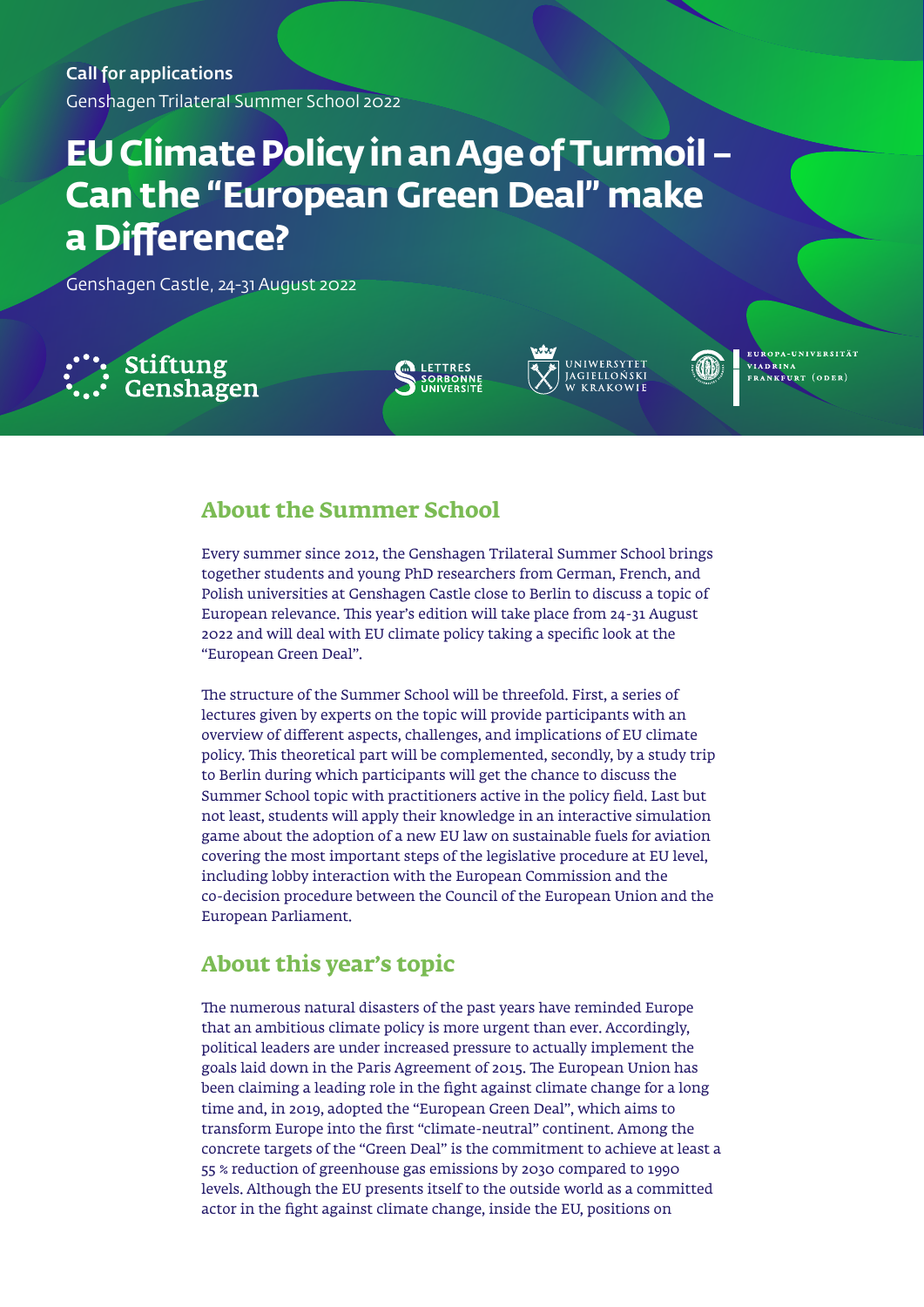climate targets and measures vary strongly. This is also reflected in the policy approaches of Germany, France, and Poland, which diverge on several central issues. The Genshagen Summer School 2022 aims to provide the participants with an overview of the current state of the climate debate at the European level. What are the current challenges and what different approaches are being pursued by EU member states and stakeholders from other sectors such as the economy or civil society? What shape can an effective common climate policy take and where does EU policy stand in a global context?

## **Who can apply?**

We invite applications from **students at master's level as well as PhD students**  enrolled at a German, French or Polish university (all nationalities) and students with German, French or Polish nationality enrolled at universities in other countries. Prior experience with the topic is welcome, but not obligatory. As the Summer School's working language is English, its excellent command is a prerequisite. Up to eight students from each country will be able to participate in the Summer School.

## **How can I apply?**

Please send us a cover letter detailing why you wish to participate in the Genshagen Summer School 2022 and your interest in the topic as well as a short CV. Everything should be in English, as that is the Summer School's working language. We only accept electronic applications sent via e-mail to: [summerschool@stiftunggenshagen.de.](mailto:summerschool%40stiftunggenshagen.de?subject=)  The **deadline for applications is 12 June 2022** and successful candidates will be notified by 17 June 2022.

## **How much does it cost?**

The **tuition fee is 200€ per participant.** This also covers all costs related to your stay in Genshagen: a shared double room at the castle and all meals are included. Unfortunately, we cannot cover your trip from your hometown to Genshagen and back. Please organise your travel by yourself.

This year, we'll be able to give **stipends covering the tuition fee to a small number of participants.** So if your university cannot cover the fee, please get in touch with us.

### **Contact**

Stiftung Genshagen Am Schloss 1 14974 Genshagen

**Dr. Tobias Koepf (Project Leader)** [koepf@stiftunggenshagen.de](mailto:koepf%40stiftunggenshagen.de?subject=)

[www.stiftung-genshagen.de](http://www.stiftung-genshagen.de)

Funded by:

Auswärtiges Amt